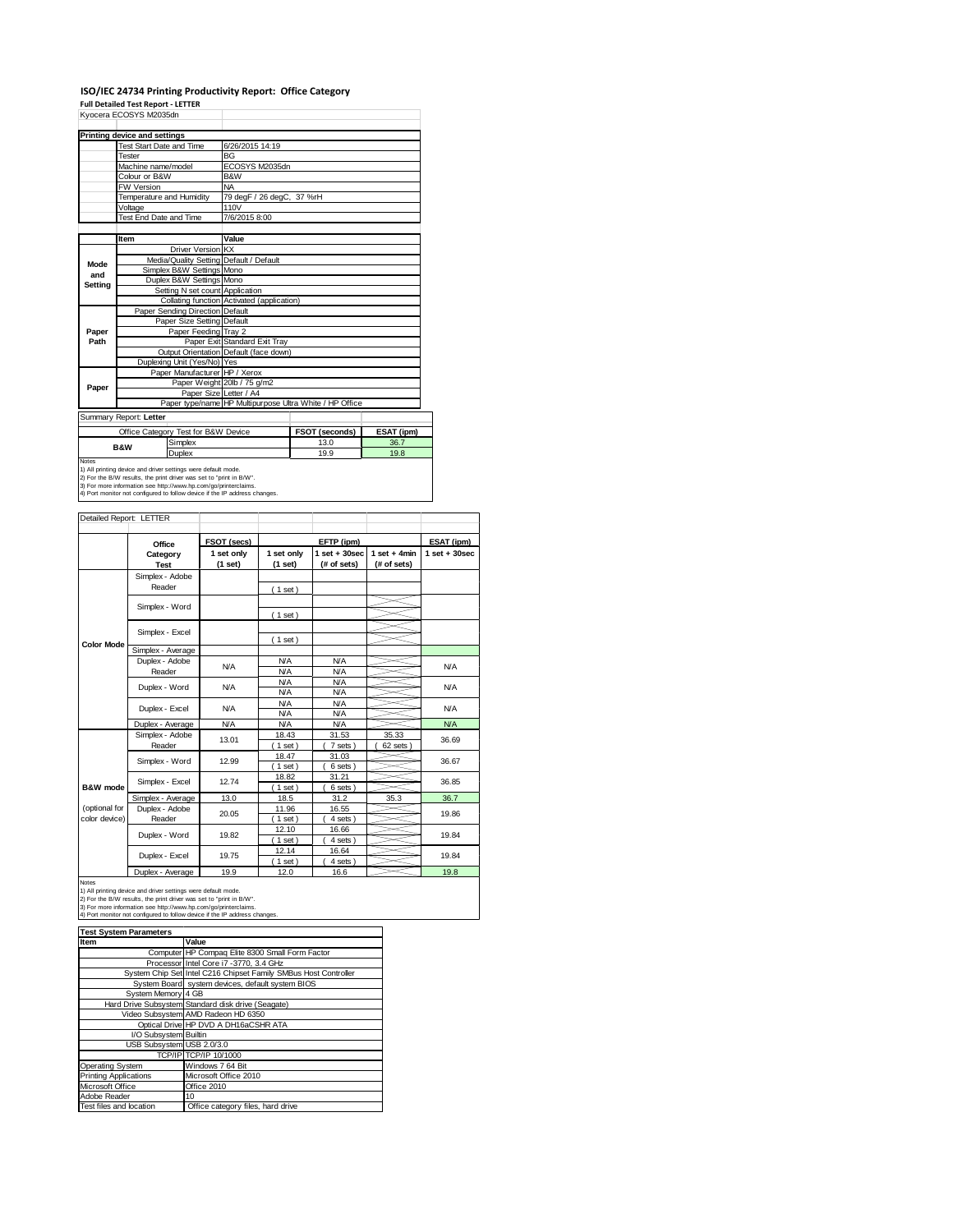# **ISO/IEC 24734 Printing Productivity Report: Office Category Full Detailed Test Report ‐ A4** Kyocera ECOSYS M2035dn

|         | וועטטעונע בטטט ויש וועטטעוו     |                                                               |                                                         |                |            |  |  |
|---------|---------------------------------|---------------------------------------------------------------|---------------------------------------------------------|----------------|------------|--|--|
|         | Printing device and settings    |                                                               |                                                         |                |            |  |  |
|         | <b>Test Start Date and Time</b> |                                                               | 6/26/2015 14:19                                         |                |            |  |  |
|         | Tester                          |                                                               | <b>BG</b>                                               |                |            |  |  |
|         | Machine name/model              |                                                               | ECOSYS M2035dn                                          |                |            |  |  |
|         | Colour or B&W                   |                                                               | B&W                                                     |                |            |  |  |
|         | <b>FW Version</b>               |                                                               | <b>NA</b>                                               |                |            |  |  |
|         |                                 | Temperature and Humidity                                      | 79 degF / 26 degC, 37 %rH                               |                |            |  |  |
|         | Voltage                         |                                                               | 110V                                                    |                |            |  |  |
|         | Test End Date and Time          |                                                               | 7/6/2015 8:00                                           |                |            |  |  |
|         |                                 |                                                               |                                                         |                |            |  |  |
|         | Item                            |                                                               | Value                                                   |                |            |  |  |
|         |                                 | Driver Version KX                                             |                                                         |                |            |  |  |
| Mode    |                                 | Media/Quality Setting Default / Default                       |                                                         |                |            |  |  |
| and     |                                 | Simplex B&W Settings Mono                                     |                                                         |                |            |  |  |
| Setting |                                 | Duplex B&W Settings Mono                                      |                                                         |                |            |  |  |
|         |                                 | Setting N set count Application                               |                                                         |                |            |  |  |
|         |                                 |                                                               | Collating function Activated (application)              |                |            |  |  |
|         |                                 | Paper Sending Direction Default                               |                                                         |                |            |  |  |
|         |                                 | Paper Size Setting Default                                    |                                                         |                |            |  |  |
| Paper   |                                 | Paper Feeding Tray 2                                          |                                                         |                |            |  |  |
| Path    |                                 |                                                               | Paper Exit Standard Exit Tray                           |                |            |  |  |
|         |                                 | Duplexing Unit (Yes/No) Yes                                   | Output Orientation Default (face down)                  |                |            |  |  |
|         |                                 |                                                               |                                                         |                |            |  |  |
|         |                                 | Paper Manufacturer HP / Xerox                                 | Paper Weight 20lb / 75 g/m2                             |                |            |  |  |
| Paper   |                                 | Paper Size Letter / A4                                        |                                                         |                |            |  |  |
|         |                                 |                                                               | Paper type/name HP Multipurpose Ultra White / HP Office |                |            |  |  |
|         |                                 |                                                               |                                                         |                |            |  |  |
|         | Summary Report: A4              |                                                               |                                                         |                |            |  |  |
|         |                                 | Office Category Test for B&W Device                           |                                                         | FSOT (seconds) | ESAT (ipm) |  |  |
|         | <b>B&amp;W</b>                  | Simplex                                                       |                                                         | 13.6           | 34.7       |  |  |
|         |                                 | Duplex                                                        |                                                         | 20.4           | 19.2       |  |  |
| Notes   |                                 | 1) All printing device and driver settings were default mode. |                                                         |                |            |  |  |

1) All printing device and driver settings were default mode.<br>2) For the B/W results, the print driver was set to "print in B/W".<br>3) For more information see http://www.hp.com/go/printerclaims.<br>4) Port monitor not configur

Detailed Report: A4

|                | Office                    | FSOT (secs)           |                          | EFTP (ipm)                       |                               | ESAT (ipm)        |
|----------------|---------------------------|-----------------------|--------------------------|----------------------------------|-------------------------------|-------------------|
|                | Category<br><b>Test</b>   | 1 set only<br>(1 set) | 1 set only<br>(1 set)    | $1$ set $+30$ sec<br>(# of sets) | $1$ set + 4min<br>(# of sets) | $1$ set $+30$ sec |
|                | Simplex - Adobe<br>Reader |                       |                          |                                  |                               |                   |
|                |                           |                       | (1 set)                  |                                  |                               |                   |
|                | Simplex - Word            |                       | (1 set)                  |                                  |                               |                   |
|                |                           |                       |                          |                                  |                               |                   |
| Colour<br>Mode | Simplex - Excel           |                       | (1 set)                  |                                  |                               |                   |
|                | Simplex - Average         |                       |                          |                                  |                               |                   |
|                | Duplex - Adobe<br>Reader  | N/A                   | <b>N/A</b><br><b>N/A</b> | <b>N/A</b><br><b>N/A</b>         |                               | <b>N/A</b>        |
|                | Duplex - Word             | N/A                   | <b>N/A</b><br><b>N/A</b> | <b>N/A</b><br><b>N/A</b>         |                               | <b>N/A</b>        |
|                | Duplex - Excel            | N/A                   | <b>N/A</b><br><b>N/A</b> | <b>N/A</b><br><b>N/A</b>         |                               | <b>N/A</b>        |
|                | Duplex - Average          | <b>N/A</b>            | <b>N/A</b>               | <b>N/A</b>                       |                               | <b>N/A</b>        |
|                | Simplex - Adobe           |                       | 17.54                    | 29.20                            | 33.76                         |                   |
|                | Reader                    | 13.67                 | $1$ set)                 | 6 sets)                          | 58 sets                       | 34.75             |
|                | Simplex - Word            | 13.31                 | 18.02<br>$1$ set)        | 29.41<br>6 sets)                 |                               | 34.54             |
| B&W mode       | Simplex - Excel           | 13.62                 | 17.61<br>$1$ set)        | 29.49<br>6 sets)                 |                               | 34.85             |
|                | Simplex - Average         | 13.6                  | 17.7                     | 29.3                             | 33.7                          | 34.7              |
| (optional for  | Duplex - Adobe            | 20.45                 | 11.72                    | 16.12                            |                               | 19.26             |
| color device)  | Reader                    |                       | $1$ set)<br>11.82        | 4 sets)<br>16.23                 |                               |                   |
|                | Duplex - Word             | 20.28                 | $1$ set)                 | 4 sets)                          |                               | 19.23             |
|                | Duplex - Excel            | 20.43                 | 11.74                    | 16.18                            |                               | 19.28             |
|                | Duplex - Average          | 20.4                  | $1$ set)<br>11.7         | 4 sets)<br>16.1                  |                               | 19.2              |
|                |                           |                       |                          |                                  |                               |                   |

٦

Notes<br>1) All printing device and driver settings were default mode.<br>2) For the B/W results, the print driver was set to "print in B/W".<br>3) For more information see http://www.hp.com/go/printerclaims.<br>4) Port monitor not co

| <b>Test System Parameters</b> |                                                                 |  |  |  |  |
|-------------------------------|-----------------------------------------------------------------|--|--|--|--|
| Item                          | Value                                                           |  |  |  |  |
|                               | Computer HP Compaq Elite 8300 Small Form Factor                 |  |  |  |  |
|                               | Processor Intel Core i7 -3770, 3.4 GHz                          |  |  |  |  |
|                               | System Chip Set Intel C216 Chipset Family SMBus Host Controller |  |  |  |  |
|                               | System Board system devices, default system BIOS                |  |  |  |  |
| System Memory 4 GB            |                                                                 |  |  |  |  |
|                               | Hard Drive Subsystem Standard disk drive (Seagate)              |  |  |  |  |
|                               | Video Subsystem AMD Radeon HD 6350                              |  |  |  |  |
|                               | Optical Drive HP DVD A DH16aCSHR ATA                            |  |  |  |  |
| I/O Subsystem Builtin         |                                                                 |  |  |  |  |
| USB Subsystem USB 2.0/3.0     |                                                                 |  |  |  |  |
|                               | TCP/IP TCP/IP 10/1000                                           |  |  |  |  |
| <b>Operating System</b>       | Windows 7 64 Bit                                                |  |  |  |  |
| <b>Printing Applications</b>  | Microsoft Office 2010                                           |  |  |  |  |
| Microsoft Office              | Office 2010                                                     |  |  |  |  |
| Adobe Reader                  | 10                                                              |  |  |  |  |
| Test files and location       | Office category files, hard drive                               |  |  |  |  |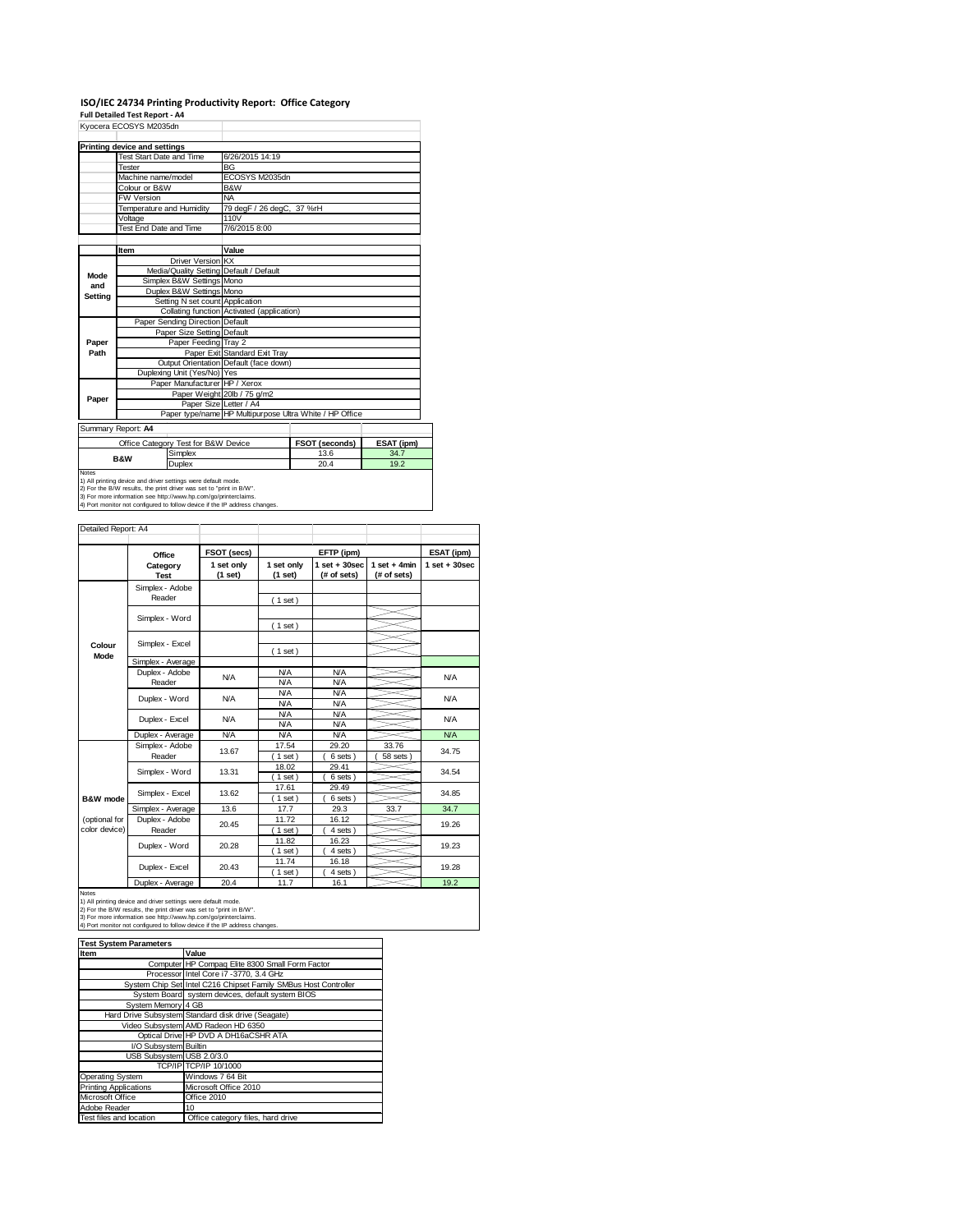#### **ISO/IEC 17629 First Print Out Time Report: Office Category**

**Full Detailed Test Report ‐ LETTER**

| Kyocera ECOSYS M2035dn |                              |                                |  |  |  |
|------------------------|------------------------------|--------------------------------|--|--|--|
|                        | Printing device and settings |                                |  |  |  |
|                        | Test Start Date and Time     | 6/26/2015 14:19                |  |  |  |
|                        | Tester                       | BG                             |  |  |  |
|                        | Machine name/model           | ECOSYS M2035dn                 |  |  |  |
|                        | Colour or B&W                | B&W                            |  |  |  |
|                        | <b>FW Version</b>            | <b>NA</b>                      |  |  |  |
|                        | Configuration (options)      | Default                        |  |  |  |
|                        | Controller                   | <b>NA</b>                      |  |  |  |
|                        | Printing device page count   | Not Specified                  |  |  |  |
|                        | Printing supplies page count | Not Specified                  |  |  |  |
|                        | Temperature and Humidity     | 80 degF / 26 degC, 41 %rH      |  |  |  |
|                        | Voltage                      | 110V                           |  |  |  |
|                        | Test End Date and Time       | 7/8/2015 14:24                 |  |  |  |
|                        |                              |                                |  |  |  |
|                        | Item                         | Value                          |  |  |  |
| Mode                   | PDL and driver version       | КX                             |  |  |  |
| and                    | Print Quality mode           | default                        |  |  |  |
| Setting                | <b>B&amp;W</b> settings      | default                        |  |  |  |
|                        | Paper feed orientation       | Short Edge                     |  |  |  |
| Paper                  | Paper type setting           | default                        |  |  |  |
|                        | Paper feeding                | Standard cassette              |  |  |  |
|                        | Paper exit                   | Standard exit tray             |  |  |  |
| Paper Path             | Output orientation           | default (face up or face down) |  |  |  |

**ISO First Page Out Time Summary Report: Office Category**

| Summary Report: Letter |         |                                  |
|------------------------|---------|----------------------------------|
|                        |         | <b>FPOT from Ready (seconds)</b> |
| <b>B&amp;W</b>         | Simplex | 7.63                             |
|                        | Duplex  | 13.48                            |
| Notes                  |         |                                  |

Notes<br>1) All printing device and driver settings were default mode.<br>2) For the B/W results, the print driver was set to "print in B/W".<br>3) For more information see http://www.hp.com/go/printerclaims.<br>4) Port monitor not co

|                                |                           | ISO First Page Out Time Report: Office Category |                    |                              |                      |                   |
|--------------------------------|---------------------------|-------------------------------------------------|--------------------|------------------------------|----------------------|-------------------|
| <b>Detailed Report: LETTER</b> |                           |                                                 |                    |                              |                      |                   |
|                                |                           | Word<br>(seconds)                               | Excel<br>(seconds) | Adobe<br>Reader<br>(seconds) | Average<br>(seconds) | <b>Delay Time</b> |
|                                | FPOT from Ready - Simplex |                                                 |                    |                              |                      |                   |
|                                | FPOT from Ready - Duplex  |                                                 |                    |                              |                      |                   |
| <b>Color Mode</b>              | FPOT from Sleep - Simplex |                                                 |                    |                              |                      |                   |
|                                | Recovery Time             |                                                 |                    |                              |                      |                   |
|                                | FPOT from Off - Simplex   |                                                 |                    |                              |                      |                   |
|                                | Warm-up Time              |                                                 |                    |                              |                      |                   |
|                                | FPOT from Ready - Simplex | 7.35                                            | 7.52               | 8.00                         | 7.63                 | 49 Seconds        |
|                                | FPOT from Ready - Duplex  | 13.21                                           | 13.34              | 13.88                        | 13.48                | 49 Seconds        |
| <b>B&amp;W Mode</b>            | FPOT from Sleep - Simplex |                                                 |                    | 11.49                        |                      | 62 Minutes        |
|                                | Recovery Time             |                                                 |                    | 3.5                          |                      |                   |
|                                | FPOT from Off - Simplex   |                                                 |                    | 87.18                        |                      |                   |
|                                | Warm-up Time              |                                                 |                    | 79.18                        |                      |                   |

Notes<br>1) All printing device and driver settings were default mode.<br>2) For the B/W results, the print driver was set to "print in B/W".<br>3) For more information see http://www.hp.com/go/printerclaims.<br>4) Port monitor not co

**Item Value**<br> **Computer HP Computer** Computer **HP Compaq Elite 8300 Small Form Factor**<br>
Processor **Intel Core i7 -3770, 3.4 GHz** System Chip Set Intel C216 Chipset Family SMBus Host Controller<br>System Board system devices, default system BIOS System Memory<br>Hard Drive Subsystem Stand Hard Drive Subsystem Standard disk drive (Seagate)<br>Video Subsystem AMD Radeon HD 6350 Video Subsystem AMD Radeon HD 6350 Optical Drive HP DVD A DH16aCSHR ATA I/O Subsystem B Subsystem USB 2.0/3.0 Operating System Windows 7 Business/Ultimate, 64 bit, Build 7601, SP 1 Microsoft Office 2010 SP2 Adobe Reader 10.1.4 Print Driver **KX Test System Software Test System Parameters Printing Device Connection** TCP/IP 10/1000 Printing Applications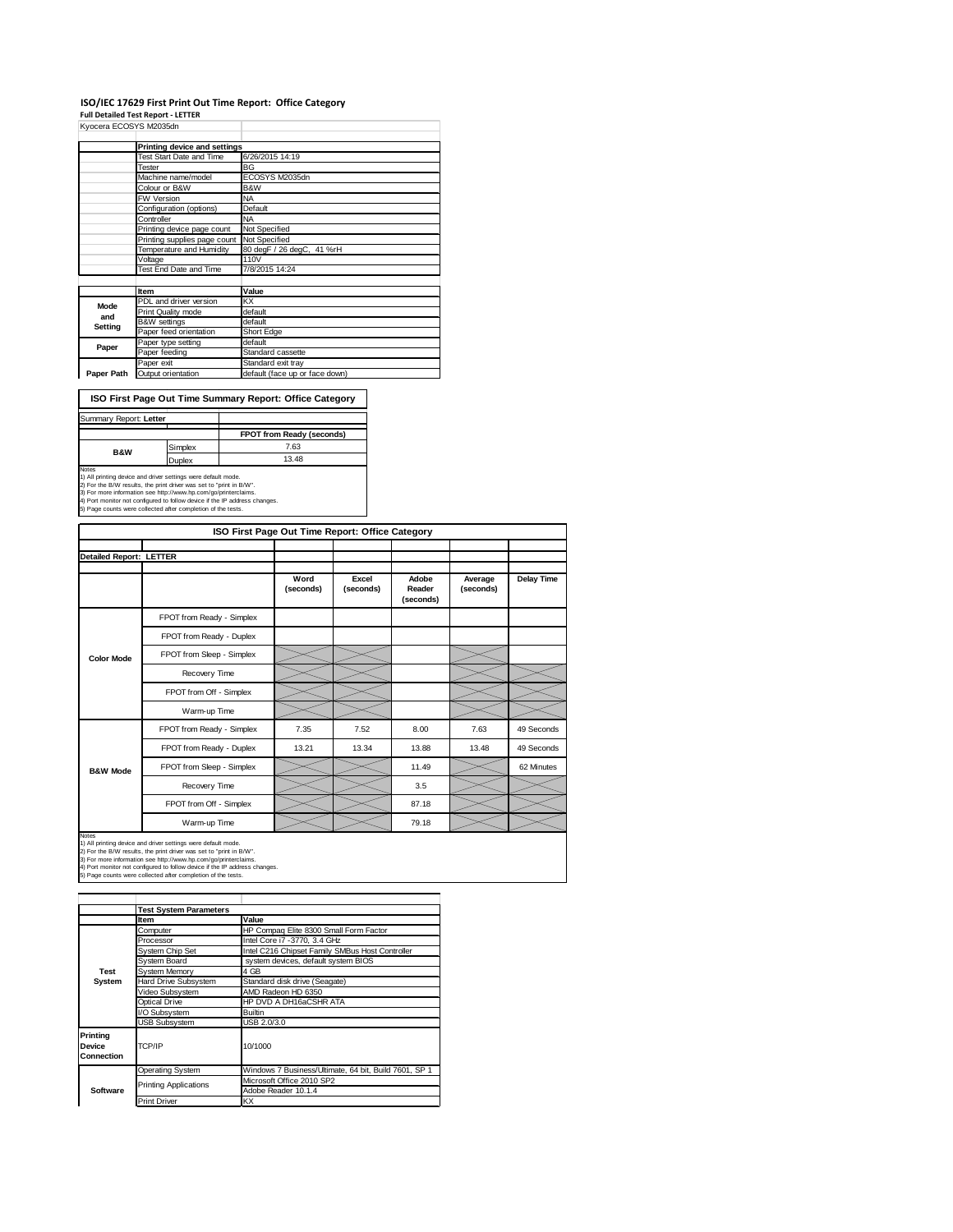### **ISO/IEC 17629 First Print Out Time Report: Office Category**

**Full Detailed Test Report ‐ A4**

| Kyocera ECOSYS M2035dn |                              |                                |
|------------------------|------------------------------|--------------------------------|
|                        | Printing device and settings |                                |
|                        | Test Start Date and Time     | 6/26/2015 14:19                |
|                        | Tester                       | BG                             |
|                        | Machine name/model           | ECOSYS M2035dn                 |
|                        | Colour or B&W                | B&W                            |
|                        | FW Version                   | NA                             |
|                        | Configuration (options)      | Default                        |
|                        | Controller                   | <b>NA</b>                      |
|                        | Printing device page count   | Not Specified                  |
|                        | Printing supplies page count | Not Specified                  |
|                        | Temperature and Humidity     | 80 degF / 26 degC, 41 %rH      |
|                        | Voltage                      | 110V                           |
|                        | Test End Date and Time       | 7/8/2015 14:24                 |
|                        |                              |                                |
|                        | Item                         | Value                          |
| Mode                   | PDL and driver version       | KΧ                             |
| and                    | Print Quality mode           | default                        |
| Setting                | <b>B&amp;W</b> settings      | default                        |
|                        | Paper feed orientation       | Short Edge                     |
| Paper                  | Paper type setting           | default                        |
|                        | Paper feeding                | Standard cassette              |
|                        | Paper exit                   | Standard exit tray             |
| Paper Path             | Output orientation           | default (face up or face down) |

**ISO First Page Out Time Summary Report: Office Category**

| Summary Report: A4 |               |                           |  |  |
|--------------------|---------------|---------------------------|--|--|
|                    |               |                           |  |  |
|                    |               | FPOT from Ready (seconds) |  |  |
| <b>B&amp;W</b>     | Simplex       | 7.92                      |  |  |
|                    | <b>Duplex</b> | 13.81                     |  |  |
| Notes              |               |                           |  |  |

Notes<br>1) All printing device and driver settings were default mode.<br>2) For the B/W results, the print driver was set to "print in B/W".<br>3) For more information see http://www.hp.com/go/printerclaims.<br>4) Port monitor not co

| ISO First Page Out Time Report: Office Category |                           |                   |                    |                              |                      |                   |  |  |
|-------------------------------------------------|---------------------------|-------------------|--------------------|------------------------------|----------------------|-------------------|--|--|
|                                                 |                           |                   |                    |                              |                      |                   |  |  |
| Detailed Report: A4                             |                           |                   |                    |                              |                      |                   |  |  |
|                                                 |                           | Word<br>(seconds) | Excel<br>(seconds) | Adobe<br>Reader<br>(seconds) | Average<br>(seconds) | <b>Delay Time</b> |  |  |
|                                                 | FPOT from Ready - Simplex |                   |                    |                              |                      |                   |  |  |
| <b>Colour Mode</b>                              | FPOT from Ready - Duplex  |                   |                    |                              |                      |                   |  |  |
|                                                 | FPOT from Sleep - Simplex |                   |                    |                              |                      |                   |  |  |
|                                                 | Recovery Time             |                   |                    |                              |                      |                   |  |  |
|                                                 | FPOT from Off - Simplex   |                   |                    |                              |                      |                   |  |  |
|                                                 | Warm-up Time              |                   |                    |                              |                      |                   |  |  |
|                                                 | FPOT from Ready - Simplex | 7.57              | 8.01               | 8.18                         | 7.92                 | 49 Seconds        |  |  |
|                                                 | FPOT from Ready - Duplex  | 13.56             | 13.83              | 14.04                        | 13.81                | 49 Seconds        |  |  |
| <b>B&amp;W Mode</b>                             | FPOT from Sleep - Simplex |                   |                    | 12.14                        |                      | 62 Minutes        |  |  |
|                                                 | Recovery Time             |                   |                    | 4.0                          |                      |                   |  |  |
|                                                 | FPOT from Off - Simplex   |                   |                    | 71.93                        |                      |                   |  |  |
|                                                 | Warm-up Time              |                   |                    | 63.75                        |                      |                   |  |  |

Notes<br>1) All printing device and driver settings were default mode.<br>2) For the B/W results, the print driver was set to "print in B/W".<br>3) For more information see http://www.hp.com/go/printerclaims.<br>4) Port monitor not co

|                                                | <b>Test System Parameters</b> |                                                       |  |  |
|------------------------------------------------|-------------------------------|-------------------------------------------------------|--|--|
|                                                | Item                          | Value                                                 |  |  |
|                                                | Computer                      | HP Compaq Elite 8300 Small Form Factor                |  |  |
|                                                | Processor                     | Intel Core i7 -3770, 3.4 GHz                          |  |  |
|                                                | System Chip Set               | Intel C216 Chipset Family SMBus Host Controller       |  |  |
|                                                | System Board                  | system devices, default system BIOS                   |  |  |
| <b>Test</b>                                    | <b>System Memory</b>          | 4 GB                                                  |  |  |
| System                                         | Hard Drive Subsystem          | Standard disk drive (Seagate)                         |  |  |
|                                                | Video Subsystem               | AMD Radeon HD 6350                                    |  |  |
|                                                | <b>Optical Drive</b>          | HP DVD A DH16aCSHR ATA                                |  |  |
|                                                | I/O Subsystem                 | <b>Builtin</b>                                        |  |  |
|                                                | <b>USB Subsystem</b>          | USB 2.0/3.0                                           |  |  |
| <b>Printing</b><br><b>Device</b><br>Connection | TCP/IP                        | 10/1000                                               |  |  |
|                                                | <b>Operating System</b>       | Windows 7 Business/Ultimate, 64 bit, Build 7601, SP 1 |  |  |
|                                                |                               | Microsoft Office 2010 SP2                             |  |  |
| Software                                       | <b>Printing Applications</b>  | Adobe Reader 10.1.4                                   |  |  |
|                                                | <b>Print Driver</b>           | KX                                                    |  |  |
|                                                |                               |                                                       |  |  |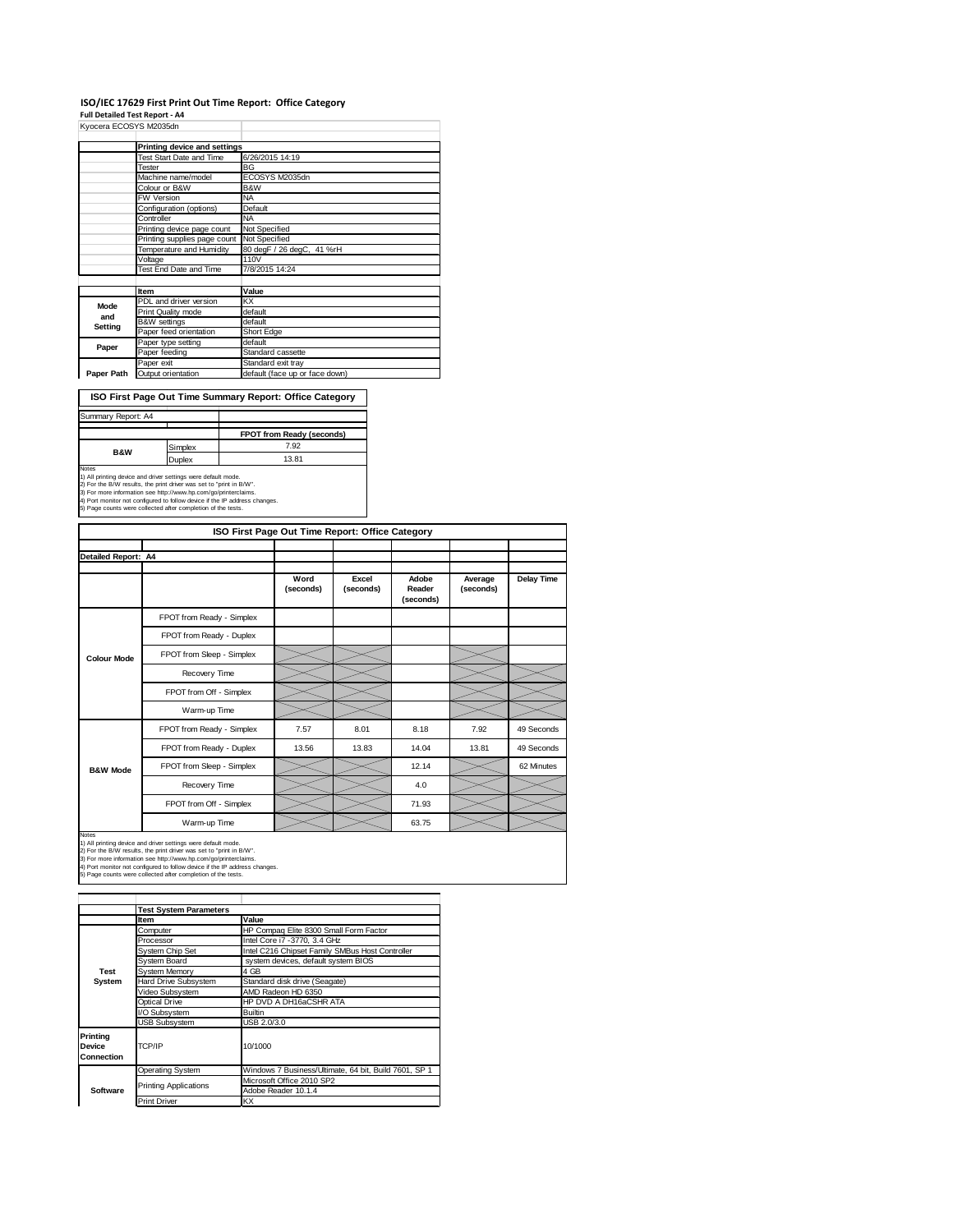# **ISO/IEC 29183 Copy Productivity Report Full Detailed Test Report ‐ LETTER**

| Kyocera ECOSYS M2035dn                                                  |              |                                       |                                                                                                                                                                               |                                                         |  |
|-------------------------------------------------------------------------|--------------|---------------------------------------|-------------------------------------------------------------------------------------------------------------------------------------------------------------------------------|---------------------------------------------------------|--|
| <b>Machine Setup Information</b>                                        |              |                                       |                                                                                                                                                                               |                                                         |  |
|                                                                         |              |                                       | Test Start Date and Time 6/29/2015 15:26                                                                                                                                      |                                                         |  |
|                                                                         |              |                                       | <b>Tester BG</b>                                                                                                                                                              |                                                         |  |
|                                                                         |              |                                       | Machine name/model ECOSYS M2035dn                                                                                                                                             |                                                         |  |
|                                                                         |              | Colour or B&W B&W                     |                                                                                                                                                                               |                                                         |  |
|                                                                         |              | FW Version NA                         |                                                                                                                                                                               |                                                         |  |
|                                                                         |              | Configuration (options) Not Specified |                                                                                                                                                                               |                                                         |  |
|                                                                         |              |                                       | Temperature and Humidity 80 degF / 26 degC, 42 %rH                                                                                                                            |                                                         |  |
|                                                                         |              |                                       | Test End Date and Time: 7/6/2015 14:55                                                                                                                                        |                                                         |  |
|                                                                         |              |                                       |                                                                                                                                                                               |                                                         |  |
|                                                                         | Pre-set Item |                                       | <b>Pre-set Value</b>                                                                                                                                                          |                                                         |  |
|                                                                         |              | Output Resolution Default             |                                                                                                                                                                               |                                                         |  |
|                                                                         |              | Output Quality Default                |                                                                                                                                                                               |                                                         |  |
| Mode                                                                    |              |                                       | Copying Mode Colour for Colour and B&W for B&W                                                                                                                                |                                                         |  |
|                                                                         |              | Auto Density Adjustment Default       |                                                                                                                                                                               |                                                         |  |
|                                                                         |              |                                       | Collating function Set in Control Panel                                                                                                                                       |                                                         |  |
| Paper                                                                   |              | Paper Sending Direction Default       |                                                                                                                                                                               |                                                         |  |
|                                                                         |              | Paper Type Setting Default            |                                                                                                                                                                               |                                                         |  |
| Paper                                                                   |              | Paper Feeding Tray 2                  |                                                                                                                                                                               |                                                         |  |
| Path                                                                    |              | Paper Exit Default                    |                                                                                                                                                                               |                                                         |  |
|                                                                         |              |                                       | Face Up Exit Default (face down)                                                                                                                                              |                                                         |  |
|                                                                         |              | Fixing Capability Default             |                                                                                                                                                                               |                                                         |  |
| Temporary                                                               |              | Image Quality Stability Default       |                                                                                                                                                                               |                                                         |  |
| Stop                                                                    |              | Capacity of Paper Default             |                                                                                                                                                                               |                                                         |  |
|                                                                         |              |                                       | Others None                                                                                                                                                                   |                                                         |  |
|                                                                         |              |                                       |                                                                                                                                                                               |                                                         |  |
|                                                                         |              | Paper Manufacturer HP / Xerox         |                                                                                                                                                                               |                                                         |  |
| Paper                                                                   |              |                                       | Paper Weight 20lb / 75 g/m2                                                                                                                                                   |                                                         |  |
|                                                                         |              |                                       | Paper Size Letter / A4                                                                                                                                                        |                                                         |  |
|                                                                         |              |                                       |                                                                                                                                                                               | Paper type/name HP Multipurpose Ultra White / HP Office |  |
| Summary Report: Letter                                                  |              |                                       |                                                                                                                                                                               |                                                         |  |
|                                                                         |              |                                       |                                                                                                                                                                               |                                                         |  |
|                                                                         |              | <b>sFCOT</b>                          | sESAT (ipm)                                                                                                                                                                   |                                                         |  |
| <b>B&amp;W</b>                                                          |              | 6.3                                   | 36.4                                                                                                                                                                          |                                                         |  |
| <b>Notes</b><br>Set<br>first<br>οf<br>evetam configuration and document | test         | documents.<br>For                     | First Copy Out and Copy Speed measured using ISO/IEC 29183, excludes<br>more<br>information<br>see<br>http://www.hp.com/go/printerclaims. Exact speed varies depending on the |                                                         |  |

| Detailed Report: LETTER                                                                                                                                                                                                                  |         |              |       |             |                |             |  |  |
|------------------------------------------------------------------------------------------------------------------------------------------------------------------------------------------------------------------------------------------|---------|--------------|-------|-------------|----------------|-------------|--|--|
|                                                                                                                                                                                                                                          |         |              |       | sEFTP (ipm) |                |             |  |  |
|                                                                                                                                                                                                                                          | Target  | sFCOT (secs) | 1copy | 1copy+30sec | 1copy+4minutes | sESAT (ipm) |  |  |
|                                                                                                                                                                                                                                          | A       | 6.29         | 9.52  | 32.63       | 35.86          | 36.31       |  |  |
|                                                                                                                                                                                                                                          |         |              |       | 25 sets     | 231 sets       |             |  |  |
|                                                                                                                                                                                                                                          | в       | 6.27         | 9.55  | 32.34       |                | 36.49       |  |  |
|                                                                                                                                                                                                                                          |         |              |       | 22 sets     |                |             |  |  |
| <b>B&amp;W</b>                                                                                                                                                                                                                           | C       | 6.27         | 9.55  | 32.40       |                | 36.83       |  |  |
|                                                                                                                                                                                                                                          |         |              |       | 21 sets     |                |             |  |  |
|                                                                                                                                                                                                                                          | D       | 6.31         | 9.49  | 32.04       |                | 36.31       |  |  |
|                                                                                                                                                                                                                                          |         |              |       | 21 sets     |                |             |  |  |
|                                                                                                                                                                                                                                          | Average | 6.3          | 9.5   | 32.3        | 35.8           | 36.4        |  |  |
| First Copy Out and Copy Speed measured using ISO/IEC 29183, excludes first set of test documents. For more information see<br>http://www.hp.com/go/printerclaims. Exact speed varies depending on the system configuration and document. |         |              |       |             |                |             |  |  |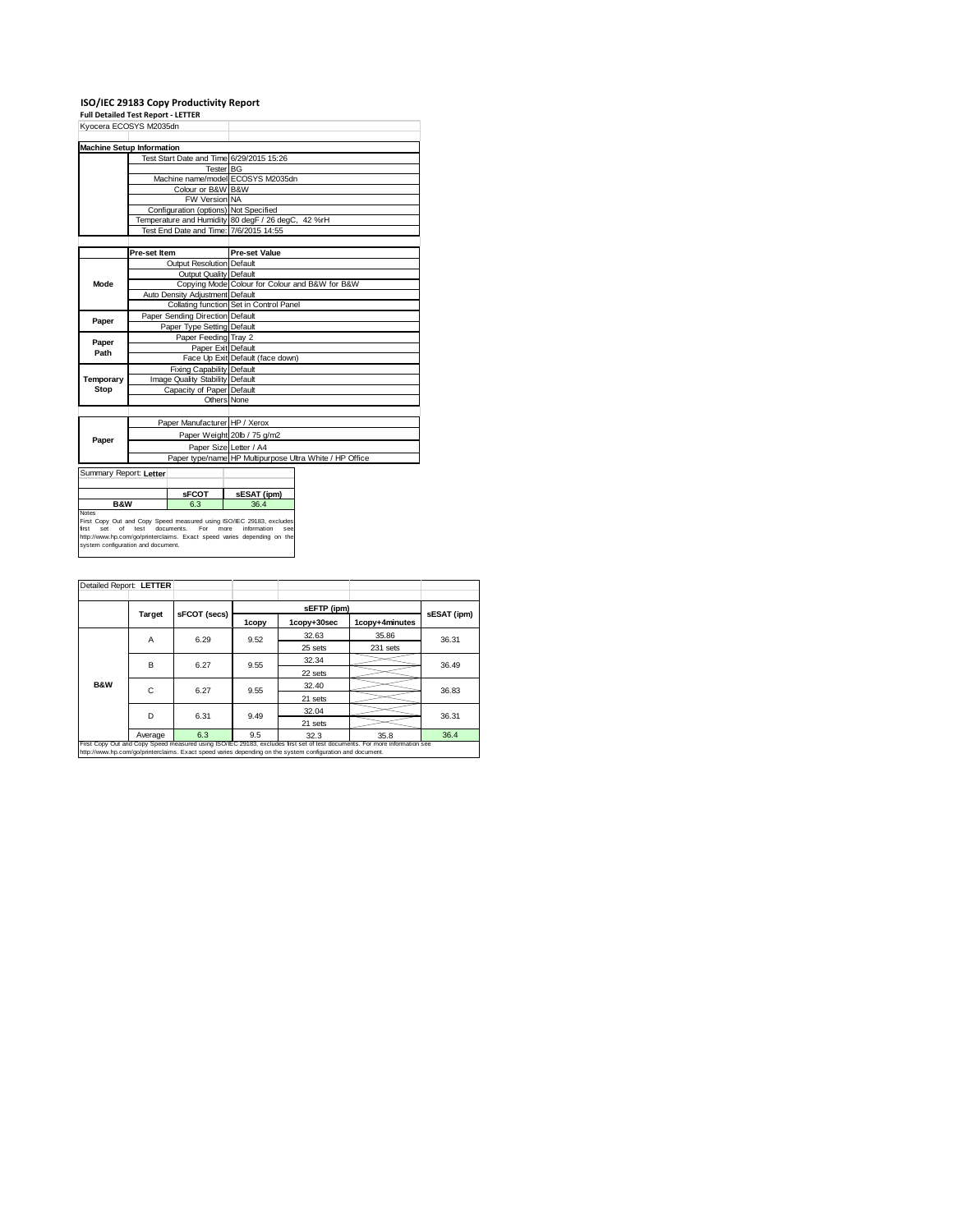#### **ISO/IEC 29183 Copy Productivity Report**

**Full Detailed Test Report ‐ A4** Kyocera ECOSYS M2035dn

| <b>Machine Setup Information</b> |                                 |                                       |                                                         |  |  |  |
|----------------------------------|---------------------------------|---------------------------------------|---------------------------------------------------------|--|--|--|
|                                  |                                 |                                       | Test Start Date and Time 6/29/2015 15:26                |  |  |  |
|                                  |                                 |                                       | Tester <sup>BG</sup>                                    |  |  |  |
|                                  |                                 |                                       | Machine name/model ECOSYS M2035dn                       |  |  |  |
|                                  |                                 | Colour or B&W B&W                     |                                                         |  |  |  |
|                                  |                                 | FW Version NA                         |                                                         |  |  |  |
|                                  |                                 | Configuration (options) Not Specified |                                                         |  |  |  |
|                                  |                                 |                                       | Temperature and Humidity 80 degF / 26 degC, 42 %rH      |  |  |  |
|                                  |                                 |                                       | Test End Date and Time: 7/6/2015 14:55                  |  |  |  |
|                                  |                                 |                                       |                                                         |  |  |  |
|                                  | Pre-set Item                    |                                       | <b>Pre-set Value</b>                                    |  |  |  |
|                                  |                                 | Output Resolution Default             |                                                         |  |  |  |
|                                  |                                 | Output Quality Default                |                                                         |  |  |  |
| Mode                             |                                 |                                       | Copying Mode Colour for Colour and B&W for B&W          |  |  |  |
|                                  |                                 | Auto Density Adjustment Default       |                                                         |  |  |  |
|                                  |                                 |                                       | Collating function Set in Control Panel                 |  |  |  |
|                                  |                                 | Paper Sending Direction Default       |                                                         |  |  |  |
| Paper                            |                                 | Paper Type Setting Default            |                                                         |  |  |  |
|                                  | Paper Feeding Tray 2            |                                       |                                                         |  |  |  |
| Paper<br>Path                    | Paper Exit Default              |                                       |                                                         |  |  |  |
|                                  |                                 |                                       | Face Up Exit Default (face down)                        |  |  |  |
|                                  | Fixing Capability Default       |                                       |                                                         |  |  |  |
| Temporary                        | Image Quality Stability Default |                                       |                                                         |  |  |  |
| Stop                             |                                 | Capacity of Paper Default             |                                                         |  |  |  |
|                                  |                                 |                                       | Others None                                             |  |  |  |
|                                  |                                 |                                       |                                                         |  |  |  |
|                                  |                                 | Paper Manufacturer HP / Xerox         |                                                         |  |  |  |
|                                  |                                 |                                       | Paper Weight 20lb / 75 g/m2                             |  |  |  |
| Paper                            |                                 |                                       | Paper Size Letter / A4                                  |  |  |  |
|                                  |                                 |                                       | Paper type/name HP Multipurpose Ultra White / HP Office |  |  |  |
|                                  |                                 |                                       |                                                         |  |  |  |
| Summary Report: A4               |                                 |                                       |                                                         |  |  |  |
|                                  |                                 |                                       |                                                         |  |  |  |
| $ -$                             |                                 | <b>sFCOT</b>                          | sESAT (ipm)                                             |  |  |  |

**B&W**<br>**Rist Copy Out and Copy Speed measured using ISO/IEC 29183, excludes<br>First Experiment Copy Speed measured using ISO/IEC 29183, excludes<br>first set of test documents. For more information see<br>system configuration and d** 

| Detailed Report: A4                                                                                                                                                                                                                      |         |              |                          |             |                |                         |  |
|------------------------------------------------------------------------------------------------------------------------------------------------------------------------------------------------------------------------------------------|---------|--------------|--------------------------|-------------|----------------|-------------------------|--|
|                                                                                                                                                                                                                                          |         |              | sEFTP (ipm)              | sESAT (ipm) |                |                         |  |
|                                                                                                                                                                                                                                          | Target  | sFCOT (secs) | 1copy                    | 1copy+30sec | 1copy+4minutes |                         |  |
|                                                                                                                                                                                                                                          | A       | 6.37         | 9.41                     | 31.20       | 34.06          | 34.65                   |  |
|                                                                                                                                                                                                                                          |         |              |                          | 24 sets     | 224 sets       |                         |  |
|                                                                                                                                                                                                                                          | В       | 6.36         | 31.11<br>9.43<br>24 sets |             |                |                         |  |
|                                                                                                                                                                                                                                          |         |              |                          |             |                |                         |  |
| <b>B&amp;W</b>                                                                                                                                                                                                                           | C       | 6.35         | 9.44                     | 31.06       |                | 34.60<br>34.51<br>34.56 |  |
|                                                                                                                                                                                                                                          |         |              |                          | 24 sets     |                |                         |  |
|                                                                                                                                                                                                                                          | D       | 6.33         | 9.46                     | 31.74       |                |                         |  |
|                                                                                                                                                                                                                                          |         |              |                          | 30 sets     |                |                         |  |
|                                                                                                                                                                                                                                          | Average | 6.4          | 9.4                      | 31.2        | 34.0           | 34.5                    |  |
| First Copy Out and Copy Speed measured using ISO/IEC 29183, excludes first set of test documents. For more information see<br>http://www.hp.com/go/printerclaims. Exact speed varies depending on the system configuration and document. |         |              |                          |             |                |                         |  |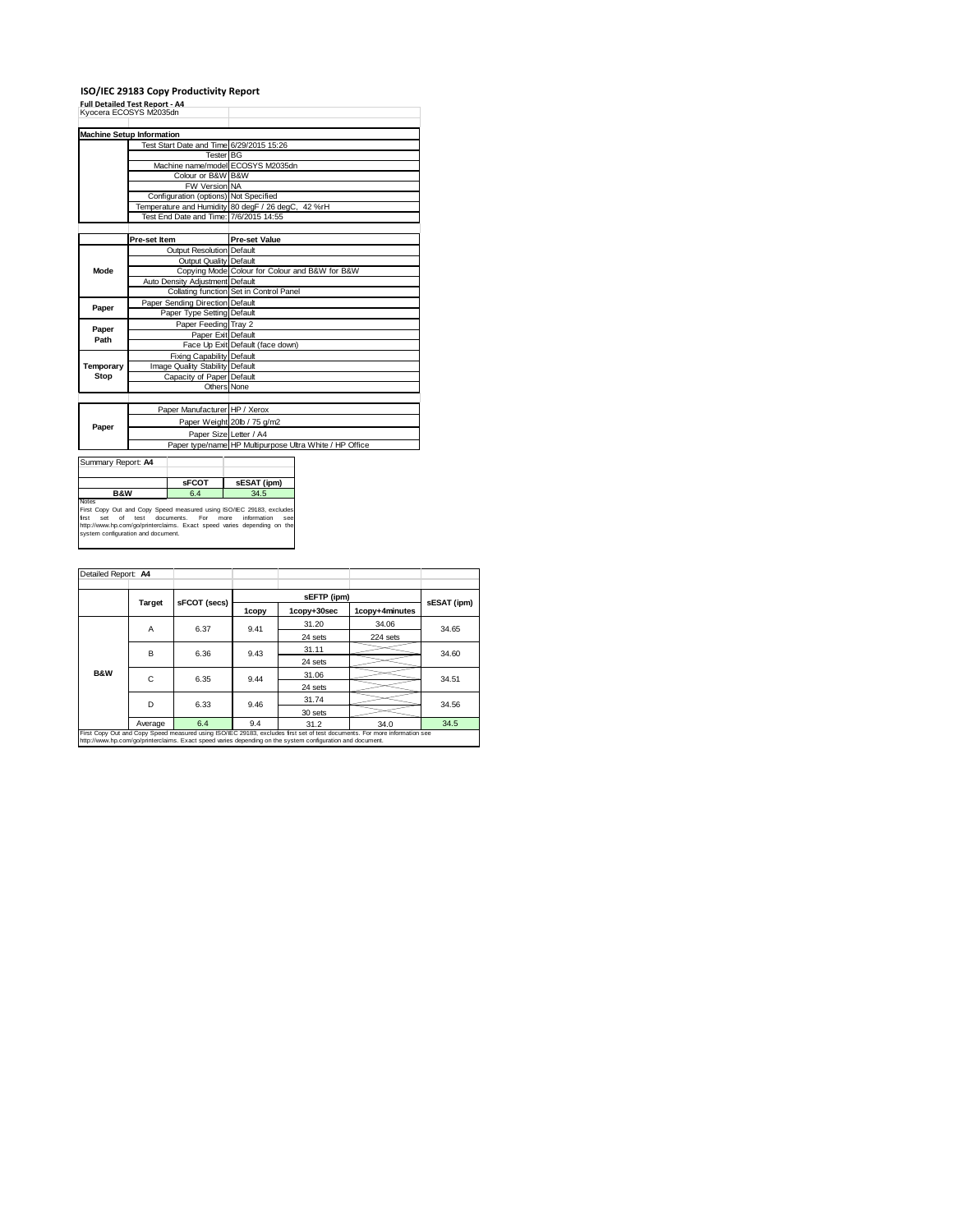# **ISO/IEC 24735 Copy Productivity Report Full Detailed Test Report ‐ LETTER**

| <b>Machine Setup Information</b>         |                                                    |  |  |  |  |  |
|------------------------------------------|----------------------------------------------------|--|--|--|--|--|
| Test Start Date and Time 6/30/2015 10:24 |                                                    |  |  |  |  |  |
| Tester BG                                |                                                    |  |  |  |  |  |
| Machine name/model ECOSYS M2035dn        |                                                    |  |  |  |  |  |
| Colour or B&W B&W                        |                                                    |  |  |  |  |  |
| <b>FW Version NA</b>                     |                                                    |  |  |  |  |  |
| Configuration (options) Not Specified    |                                                    |  |  |  |  |  |
|                                          | Temperature and Humidity 80 degF / 27 degC, 43 %rH |  |  |  |  |  |
| Test End Date and Time: 7/7/2015 8:32    |                                                    |  |  |  |  |  |
|                                          |                                                    |  |  |  |  |  |
| Pre-set Item                             | <b>Pre-set Value</b>                               |  |  |  |  |  |
| Output Resolution Default                |                                                    |  |  |  |  |  |
| Output Quality Default                   |                                                    |  |  |  |  |  |
| Copying Mode Default                     |                                                    |  |  |  |  |  |
| Auto Density Adjustment Default          |                                                    |  |  |  |  |  |
|                                          | Collating function Activated (application)         |  |  |  |  |  |
| Paper Sending Direction Default          |                                                    |  |  |  |  |  |
| Paper Type Setting Default               |                                                    |  |  |  |  |  |
|                                          | Paper Feeding Standard cassette                    |  |  |  |  |  |
|                                          | Paper Exit Standard exit tray                      |  |  |  |  |  |
| Face Up Exit Default                     |                                                    |  |  |  |  |  |
| <b>Fixing Capability Default</b>         |                                                    |  |  |  |  |  |
| Image Quality Stability Default          |                                                    |  |  |  |  |  |
| Capacity of Paper Default                |                                                    |  |  |  |  |  |
|                                          | Others Default                                     |  |  |  |  |  |
|                                          |                                                    |  |  |  |  |  |
| Paper Manufacturer HP / Xerox            |                                                    |  |  |  |  |  |
|                                          | Paper Weight 20lb / 75 g/m2                        |  |  |  |  |  |
| Paper Size Letter / A4                   |                                                    |  |  |  |  |  |

|                         |                                                     | ISO/IEC 24735 Copy Productivity Report |            |                 |                  |                   |
|-------------------------|-----------------------------------------------------|----------------------------------------|------------|-----------------|------------------|-------------------|
| Detailed Report: LETTER |                                                     |                                        |            |                 |                  |                   |
|                         |                                                     | FSOT (secs)                            |            | EFTP (ipm)      |                  | ESAT (ipm)        |
|                         | <b>Copying Mode</b>                                 | 1 set only                             | 1 set only | $1$ set + 30sec | $1$ set + 4min   | $1$ set $+30$ sec |
|                         | 1:1                                                 |                                        | (1 set)    |                 |                  |                   |
| <b>Color Mode</b>       | 1:2                                                 |                                        | (1 set)    |                 |                  |                   |
|                         | 2:2                                                 |                                        | (1 set)    |                 |                  |                   |
|                         | 1:1                                                 | 15.33                                  | 15.65      | 29.72<br>6 sets | 35.61<br>60 sets | 36.83             |
| B&W mode                | 1:2                                                 | 22.68                                  | 10.56      | 16.12<br>4 sets |                  | 19.66             |
|                         | 2:2                                                 | 27.23                                  | 8.80       | 14.96<br>4 sets |                  | 19.78             |
| <b>Notes</b>            | Reports located: http://www.hp.com/go/printerclaims |                                        |            |                 |                  |                   |